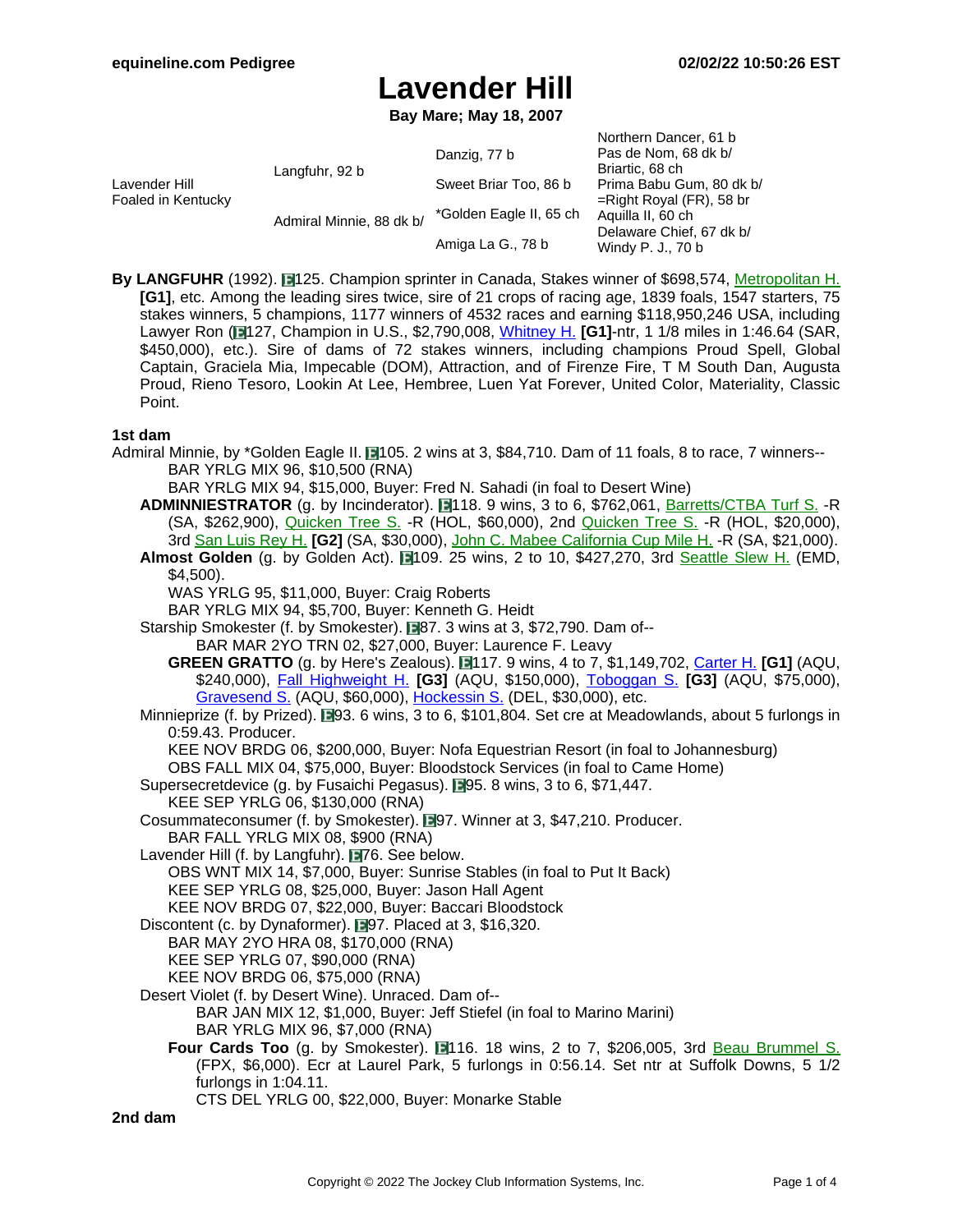**Bay Mare; May 18, 2007**

- **AMIGA LA G.**, by Delaware Chief. 4 wins, 3 to 5, \$80,175, Y[osemite](https://www.equineline.com/dotVideoChart.cfm?track=FNO&country=USA&race_date=1983-05-16&refno=726210®istry=T&race_name=Yosemite+S.&race_number=10&day_evening=D&product_reference_number=40PA) S. Half-sister to **BOLD WINDY** ( 113. \$309,475, A Gleam H. **[G2]**, etc.). Dam of 6 winners--
	- BAR YRLG MIX 94, \$35,000, Buyer: Fred M. Allor (in foal to Slewpy)
	- **KINGDOM FOUND** (g. by The Bart). **11** mins, 2 to 7, \$810,863, San [Pasqual](https://www.equineline.com/dotVideoChart.cfm?track=SA+&country=USA&race_date=1997-01-12&refno=1283487®istry=T&race_name=San+Pasqual+H.&race_number=6&day_evening=D&product_reference_number=40PA) H. **[G2]**, San [Carlos](https://www.equineline.com/dotVideoChart.cfm?track=SA+&country=USA&race_date=1996-03-02&refno=1283487®istry=T&race_name=San+Carlos+H.&race_number=9&day_evening=D&product_reference_number=40PA) H. **[G2]**, San [Diego](https://www.equineline.com/dotVideoChart.cfm?track=DMR&country=USA&race_date=1994-07-30&refno=1283487®istry=T&race_name=San+Diego+H.&race_number=8&day_evening=D&product_reference_number=40PA) H. **[G3]**, Ack [Ack](https://www.equineline.com/dotVideoChart.cfm?track=SA+&country=USA&race_date=1995-12-31&refno=1283487®istry=T&race_name=Ack+Ack+H.&race_number=7&day_evening=D&product_reference_number=40PA) H. [L] (SA, \$43,075), On [Trust](https://www.equineline.com/dotVideoChart.cfm?track=HOL&country=USA&race_date=1996-11-24&refno=1283487®istry=T&race_name=On+Trust+H.&race_number=8&day_evening=D&product_reference_number=40PA) H. -R (HOL, \$65,400), 2nd [Californian](https://www.equineline.com/dotVideoChart.cfm?track=HOL&country=USA&race_date=1994-06-05&refno=1283487®istry=T&race_name=Californian+S.&race_number=8&day_evening=D&product_reference_number=40PA) S. **[G1]**, San [Bernardino](https://www.equineline.com/dotVideoChart.cfm?track=SA+&country=USA&race_date=1997-04-06&refno=1283487®istry=T&race_name=San+Bernardino+H.&race_number=7&day_evening=D&product_reference_number=40PA) H. **[G2]**, Wells Fargo Bank [California](https://www.equineline.com/dotVideoChart.cfm?track=SA+&country=USA&race_date=1994-10-29&refno=1283487®istry=T&race_name=Wells+Fargo+Bank+California+Cup+Classic+H.&race_number=8&day_evening=D&product_reference_number=40PA) Cup Classic H. -R (SA, \$50,000), etc.
	- Admiral Minnie (f. by \*Golden Eagle II). 105. See above.

Nemisia (f. by Rubiano). 1101. 4 wins at 3 and 4, \$62,872. Dam of--KEE NOV BRDG 07, \$25,000, Buyer: Diamond G Ranch (in foal to Devil His Due)

BAR MAR 2YO TRN 98, \$39,000 (RNA)

KEE SEP YRLG 97, \$35,000, Buyer: KingsWay Farm, agent

- **ROYAL NEMESIS** (g. by General Royal). 1109. 18 wins, 3 to 11, \$285,392, Babst/[Palacios](https://www.equineline.com/dotVideoChart.cfm?track=BEU&country=USA&race_date=2010-05-01&raceid=mp4:2010/1308/201005011700BXM8_1308.f4v&refno=7121093®istry=T&race_name=Babst/Palacios+Memorial+H.&race_number=8&day_evening=D&product_reference_number=40PA) [Memorial](https://www.equineline.com/dotVideoChart.cfm?track=BEU&country=USA&race_date=2010-05-01&raceid=mp4:2010/1308/201005011700BXM8_1308.f4v&refno=7121093®istry=T&race_name=Babst/Palacios+Memorial+H.&race_number=8&day_evening=D&product_reference_number=40PA) H. -R (BEU, \$30,000), 2nd [Babst/Palacios](https://www.equineline.com/dotVideoChart.cfm?track=BEU&country=USA&race_date=2009-05-02&raceid=mp4:2009/1308/200905021733BXM10_1308.f4v&refno=7121093®istry=T&race_name=Babst/Palacios+Memorial+H.&race_number=10&day_evening=D&product_reference_number=40PA) Memorial H. -R (BEU, \$9,000), B[est](https://www.equineline.com/dotVideoChart.cfm?track=TDN&country=USA&race_date=2012-10-12&raceid=mp4:2012/1308/201210121555TDM5_1308.f4v&refno=7121093®istry=T&race_name=Best+of+Ohio+Sprint+S.&race_number=5&day_evening=D&product_reference_number=40PA) of Ohio [Sprint](https://www.equineline.com/dotVideoChart.cfm?track=TDN&country=USA&race_date=2012-10-12&raceid=mp4:2012/1308/201210121555TDM5_1308.f4v&refno=7121093®istry=T&race_name=Best+of+Ohio+Sprint+S.&race_number=5&day_evening=D&product_reference_number=40PA) S. -R (TDN, \$10,000), 3rd Best of Ohio [Sprint](https://www.equineline.com/dotVideoChart.cfm?track=BEU&country=USA&race_date=2007-10-06&refno=7121093®istry=T&race_name=Best+of+Ohio+Sprint+S.&race_number=10&day_evening=D&product_reference_number=40PA) S. -R (BEU, \$7,500), Best of [Ohio](https://www.equineline.com/dotVideoChart.cfm?track=TDN&country=USA&race_date=2008-10-04&raceid=mp4:2008/1308/200810041505TDM5_1308.f4v&refno=7121093®istry=T&race_name=Best+of+Ohio+Sprint+S.&race_number=5&day_evening=D&product_reference_number=40PA) [Sprint](https://www.equineline.com/dotVideoChart.cfm?track=TDN&country=USA&race_date=2008-10-04&raceid=mp4:2008/1308/200810041505TDM5_1308.f4v&refno=7121093®istry=T&race_name=Best+of+Ohio+Sprint+S.&race_number=5&day_evening=D&product_reference_number=40PA) S. -R (TDN, \$7,500) twice, etc.
- LESLEY BE JUDGED (f. by Devil His Due). **194. 8 wins, 2 to 6, \$266,836, Useeit S. [-R \(](https://www.equineline.com/dotVideoChart.cfm?track=RP+&country=USA&race_date=2011-12-10&raceid=mp4:2011/1308/201112102228RED7_1308.f4v&refno=8345355®istry=T&race_name=Useeit+S.&race_number=7&day_evening=D&product_reference_number=40PA)RP,** \$30,000), 2nd [Cherokee](https://www.equineline.com/dotVideoChart.cfm?track=WRD&country=USA&race_date=2011-04-09&raceid=mp4:2011/1308/201104091645WRD8_1308.f4v&refno=8345355®istry=T&race_name=Cherokee+Casino+Will+Rogers+Downs+Classic+S.&race_number=8&day_evening=D&product_reference_number=40PA) Casino Will Rogers Downs Classic S. - R (WRD, \$13,650), 3rd [Oklahoma](https://www.equineline.com/dotVideoChart.cfm?track=RP+&country=USA&race_date=2013-10-18&raceid=mp4:2013/1308/201310182054RED3_1308.f4v&refno=8345355®istry=T&race_name=Oklahoma+Classics+Distaff+Sprint+S.&race_number=3&day_evening=D&product_reference_number=40PA) Classics Distaff S. -R (RP, \$15,665), Oklahoma Classics Distaff Sprint S. -R (RP, \$13,294), [Cherokee](https://www.equineline.com/dotVideoChart.cfm?track=WRD&country=USA&race_date=2012-04-23&raceid=mp4:2012/1308/201204231712WRD9_1308.f4v&refno=8345355®istry=T&race_name=Cherokee+Casino+Will+Rogers+Downs+Classic+Distaff+Sprint+S.&race_number=9&day_evening=D&product_reference_number=40PA) Casino Will Rogers Downs Classic Distaff Sprint S. -R (WRD, \$6,482), etc. Producer.
- Insert Name Here (f. by Honour and Glory). **1968. 3 wins at 4 and 5, \$31,034. Dam of--**
	- **Kid Russell** (g. by Gone Astray). **184. 3 wins, 2 to 5, 2022, \$78,530, 2nd Fitz [Dixon,](https://www.equineline.com/dotVideoChart.cfm?track=PID&country=USA&race_date=2019-10-09&raceid=mp4:2019/1308/201910091908QIN5_1308.mp4&refno=10314398®istry=T&race_name=Fitz+Dixon,+Jr.+Memorial+Juvenile+S.&race_number=5&day_evening=D&product_reference_number=40PA) Jr.** [Memorial](https://www.equineline.com/dotVideoChart.cfm?track=PID&country=USA&race_date=2019-10-09&raceid=mp4:2019/1308/201910091908QIN5_1308.mp4&refno=10314398®istry=T&race_name=Fitz+Dixon,+Jr.+Memorial+Juvenile+S.&race_number=5&day_evening=D&product_reference_number=40PA) Juvenile S. (PID, \$20,000).
- Couch King George (c. by Tabasco Cat).  $\Box$ 97. 4 wins at 3 and 4, \$41,034. Sire.
	- BAR MAR 2YO TRN 99, \$195,000 (RNA)
- KEE SEP YRLG 98, \$190,000, Buyer: Becky Thomas, agent

Steven's Lead (c. by The Bart). Winner at 3, \$10,175.

- Alex Ray (g. by Pirate's Bounty).  $\blacksquare$ 84. Winner at 5, \$9,998.
- Tommy Sands (c. by Forceten). Placed at 3.
- CTS WNT MIX 88, \$7,000, Buyer: Thomas Kelley
- Sister Baby (f. by Lord Avie). Unraced. Dam of--

KEE NOV BRDG 08, \$1,500, Buyer: Richard Reed (in foal to Artie Schiller) KEE JAN ALL AGES 02, \$17,000 (RNA)

HAMMERS TERROR (c. by Artie Schiller). 109. 10 wins, 2 to 8, \$522,372(USA), Mystic [Lake](https://www.equineline.com/dotVideoChart.cfm?track=CBY&country=USA&race_date=2012-07-28&raceid=mp4:2012/1308/201207281729CBD7_1308.f4v&refno=8740393®istry=T&race_name=Mystic+Lake+Derby&race_number=7&day_evening=D&product_reference_number=40PA) [Derby](https://www.equineline.com/dotVideoChart.cfm?track=CBY&country=USA&race_date=2012-07-28&raceid=mp4:2012/1308/201207281729CBD7_1308.f4v&refno=8740393®istry=T&race_name=Mystic+Lake+Derby&race_number=7&day_evening=D&product_reference_number=40PA) [L] (CBY, \$96,750), [Charlie](https://www.equineline.com/dotVideoChart.cfm?track=WO+&country=CAN&race_date=2012-06-23&raceid=mp4:2012/1308/201206231654WOT8_1308.f4v&refno=8740393®istry=T&race_name=Charlie+Barley+S.&race_number=8&day_evening=D&product_reference_number=40PA) Barley S. [L] (WO, \$60,000(CAN)), [Brooks](https://www.equineline.com/dotVideoChart.cfm?track=CBY&country=USA&race_date=2013-06-16&raceid=mp4:2013/1308/201306161813CBD8_1308.f4v&refno=8740393®istry=T&race_name=Brooks+Fields+S.&race_number=8&day_evening=D&product_reference_number=40PA) Fields S. (CBY, \$30,000), 2nd [Raymond](https://www.equineline.com/dotVideoChart.cfm?track=GP+&country=USA&race_date=2016-06-04&raceid=mp4:2016/1308/201606041514GPM6_1308.mp4&refno=8740393®istry=T&race_name=Raymond+Earl+S.&race_number=6&day_evening=D&product_reference_number=40PA) Earl S. (GP, \$15,000), Miesque's [Approval](https://www.equineline.com/dotVideoChart.cfm?track=GP+&country=USA&race_date=2016-07-02&raceid=mp4:2016/1308/201607021100GPM6_1308.mp4&refno=8740393®istry=T&race_name=Miesque) S. (GP, \$14,850), etc. Set ntr at Keeneland, about 7 furlongs in 1:24.31.

KEE SEP YRLG 10, \$40,000, Buyer: Terry Hamilton

Sister Charlie (f. by Indian Charlie). Unraced. Dam of--

KEE SEP YRLG 08, \$13,500 (RNA)

KEE JAN ALL AGES 08, \$12,000, Buyer: Wendy Noel Agent

- **MIMAJOON** (f. by Fed Biz). **19**79. 2 wins in 4 starts at 2, 2021, \$49,258, Golden [Gate](https://www.equineline.com/dotVideoChart.cfm?track=GG+&country=USA&race_date=2021-11-26&raceid=mp4:2021/1308/202111261817GGD6_1308.mp4&refno=10636821®istry=T&race_name=Golden+Gate+Debutante+S.&race_number=6&day_evening=D&product_reference_number=40PA) [Debutante](https://www.equineline.com/dotVideoChart.cfm?track=GG+&country=USA&race_date=2021-11-26&raceid=mp4:2021/1308/202111261817GGD6_1308.mp4&refno=10636821®istry=T&race_name=Golden+Gate+Debutante+S.&race_number=6&day_evening=D&product_reference_number=40PA) S. (GG, \$30,250).
- Wife's Objection (f. by Slewpy). Unraced. Dam of--
	- KEE NOV BRDG 05, \$10,000, Buyer: Equus Farm (in foal to Harlan's Holiday)
	- KEE NOV BRDG 04, \$7,000 (RNA)

FTK WNT MIX JAN 98, \$15,000, Buyer: Red Barn

OBS OPN 2YO 97, \$27,000, Buyer: Wildcat Stable

- FTK SUM YRLG 96, \$17,000 (RNA)
- Hehasnosay (c. by Harlan's Holiday). **197.** 2 wins at 2, \$89,200, 2nd Federico [Tesio](https://www.equineline.com/dotVideoChart.cfm?track=PIM&country=USA&race_date=2009-05-02&raceid=mp4:2009/1308/200905021809PIM10_1308.f4v&refno=7826432®istry=T&race_name=Federico+Tesio+S.&race_number=10&day_evening=D&product_reference_number=40PA) S. (PIM, \$15,000), 3rd [Private](https://www.equineline.com/dotVideoChart.cfm?track=LRL&country=USA&race_date=2009-03-21&raceid=mp4:2009/1308/200903211644LRM9_1308.f4v&refno=7826432®istry=T&race_name=Private+Terms+S.&race_number=9&day_evening=D&product_reference_number=40PA) Terms S. (LRL, \$5,500).

KEE NOV BRDG 06, \$20,000, Buyer: MJK Bloodstock

Kering One (f. by Kennedy Road). **65**. Unplaced. Dam of--

ORE FALL MIX 06, \$5,100 (RNA)

BAR YRLG MIX 05, \$1,000, Buyer: Norma Angele (in foal to Distinctive Cat)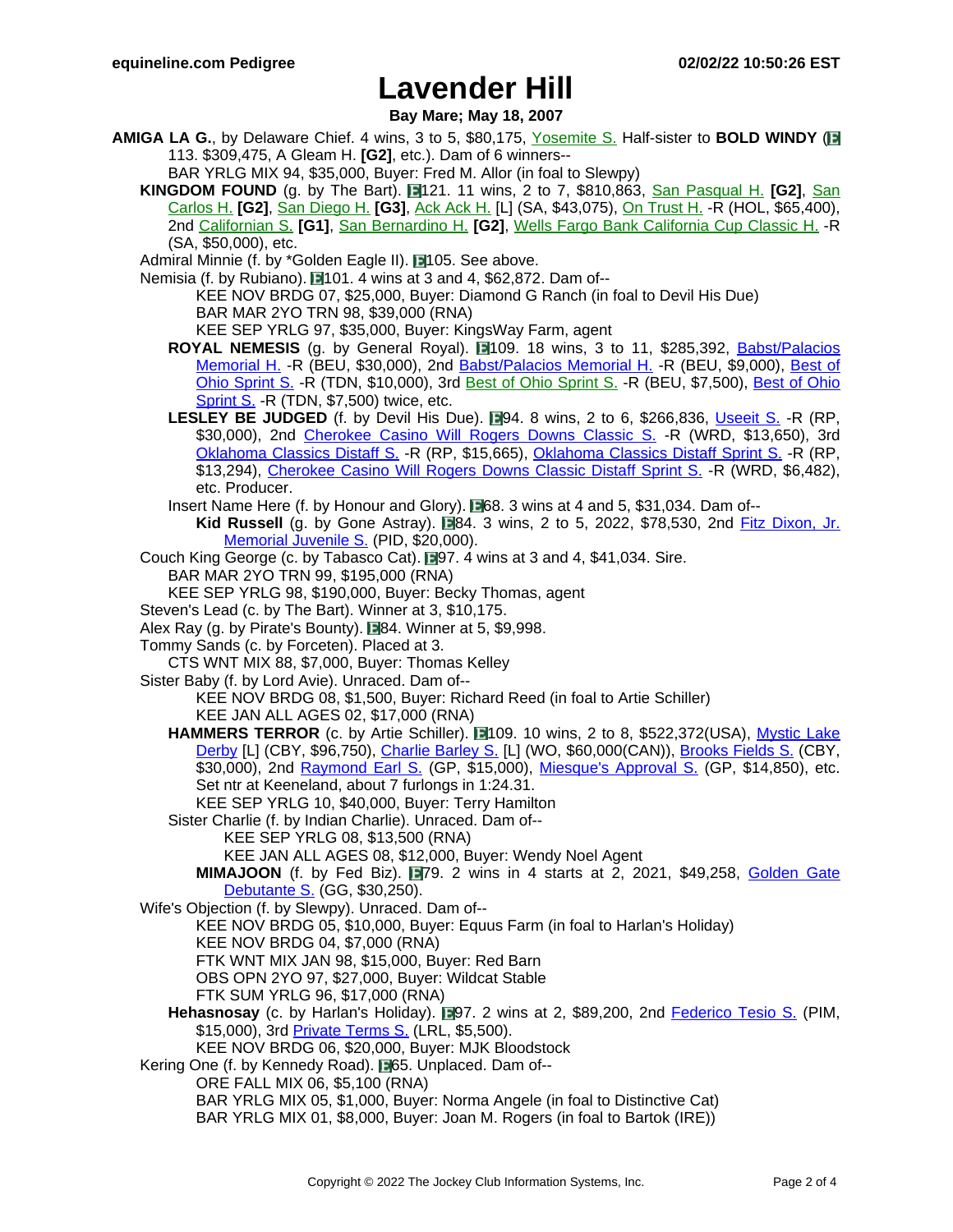**Bay Mare; May 18, 2007**

- Felice the Cat (f. by Distinctive Cat). 172. 3 wins at 3 and 4, \$20,522. Dam of--ORE FALL MIX 06, \$4,300, Buyer: Allen Floyd
	- **MACH ONE RULES** (g. by Harbor the Gold). 109. 7 wins at 2 and 4, \$330,876, [W.T.B.O.A.](https://www.equineline.com/dotVideoChart.cfm?track=EMD&country=USA&race_date=2015-08-15&raceid=mp4:2015/1308/201508152023EMD8_1308.f4v&refno=9513027®istry=T&race_name=W.T.B.O.A.+Lads+S.&race_number=8&day_evening=D&product_reference_number=40PA) [Lads](https://www.equineline.com/dotVideoChart.cfm?track=EMD&country=USA&race_date=2015-08-15&raceid=mp4:2015/1308/201508152023EMD8_1308.f4v&refno=9513027®istry=T&race_name=W.T.B.O.A.+Lads+S.&race_number=8&day_evening=D&product_reference_number=40PA) S. (EMD, \$32,175), [Budweiser](https://www.equineline.com/dotVideoChart.cfm?track=EMD&country=USA&race_date=2017-06-18&raceid=mp4:2017/1308/201706181947EMD7_1308.mp4&refno=9513027®istry=T&race_name=Budweiser+S.&race_number=7&day_evening=D&product_reference_number=40PA) S. (EMD, \$27,500), Mt. [Rainier](https://www.equineline.com/dotVideoChart.cfm?track=EMD&country=USA&race_date=2017-07-16&raceid=mp4:2017/1308/201707162008EMD8_1308.mp4&refno=9513027®istry=T&race_name=Mt.+Rainier+S.&race_number=8&day_evening=D&product_reference_number=40PA) S. (EMD, \$27,500), [Captain](https://www.equineline.com/dotVideoChart.cfm?track=EMD&country=USA&race_date=2015-09-13&raceid=mp4:2015/1308/201509132014EMD8_1308.f4v&refno=9513027®istry=T&race_name=Captain+Condo+S.&race_number=8&day_evening=D&product_reference_number=40PA) Condo S. -R (EMD, \$25,000), [Muckleshoot](https://www.equineline.com/dotVideoChart.cfm?track=EMD&country=USA&race_date=2017-08-27&raceid=mp4:2017/1308/201708272115EMD9_1308.mp4&refno=9513027®istry=T&race_name=Muckleshoot+Tribal+Classic+S.&race_number=9&day_evening=D&product_reference_number=40PA) Tribal Classic S. -R (EMD, \$27,025), etc.
		- WAS YRLG AND MIXED 14, \$40,000, Buyer: REV Racing
	- Harbors Rule (g. by Harbor the Gold). **83.** Winner at 3, \$29,460, 2nd W[.T.B.O.A.](https://www.equineline.com/dotVideoChart.cfm?track=EMD&country=USA&race_date=2019-08-18&raceid=mp4:2019/1308/201908182020EMD8_1308.mp4&refno=10279365®istry=T&race_name=W.T.B.O.A.+Lads+S.&race_number=8&day_evening=D&product_reference_number=40PA) Lads S. (EMD, \$8,100).

WAS YRLG AND MIXED 18, \$17,000, Buyer: Will Brewer

### **3rd dam**

- Windy P. J., by Nevada P. J. 5 wins, 2 to 4, \$12,074. Half-sister to **Speedy Talker** (\$44,557, 2nd Tardado H.). Dam of 5 winners--
	- **BOLD WINDY** (f. by Bold Tropic (SAF)). 113. 7 wins, 3 to 5, \$309,475, A [Gleam](https://www.equineline.com/dotVideoChart.cfm?track=HOL&country=USA&race_date=1993-05-08&refno=1215606®istry=T&race_name=A+Gleam+H.&race_number=8&day_evening=D&product_reference_number=40PA) H. **[G2]**, Sant[a](https://www.equineline.com/dotVideoChart.cfm?track=SA+&country=USA&race_date=1994-03-26&refno=1215606®istry=T&race_name=Santa+Lucia+H.&race_number=8&day_evening=D&product_reference_number=40PA) [Lucia](https://www.equineline.com/dotVideoChart.cfm?track=SA+&country=USA&race_date=1994-03-26&refno=1215606®istry=T&race_name=Santa+Lucia+H.&race_number=8&day_evening=D&product_reference_number=40PA) H. -R (SA, \$49,950), [Shywing](https://www.equineline.com/dotVideoChart.cfm?track=SA+&country=USA&race_date=1993-03-21&refno=1215606®istry=T&race_name=Shywing+H.&race_number=5&day_evening=D&product_reference_number=40PA) H. -R (SA, \$28,725), 2nd [Milady](https://www.equineline.com/dotVideoChart.cfm?track=HOL&country=USA&race_date=1993-06-12&refno=1215606®istry=T&race_name=Milady+H.&race_number=8&day_evening=D&product_reference_number=40PA) H. **[G1]**, Irish O' [Brien](https://www.equineline.com/dotVideoChart.cfm?track=SA+&country=USA&race_date=1993-02-15&refno=1215606®istry=T&race_name=Irish+O) H. [L] (SA, \$11,000). Dam of--
		- KEE NOV BRDG 02, \$40,000, Buyer: Creston Farms (in foal to Quiet American) KEE NOV BRDG 99, \$160,000, Buyer: Domino Stud (in foal to Belong to Me) BES YRLG HRA 90, \$3,500 (RNA)
		- Strong Widow (f. by Seeking the Gold). Winner at 3 in JPN, \$86,803 (USA). Dam of-- FTF FEB SEL 2YO TRN 00, \$360,000, Buyer: Kazuko Yoshida KEE SEP YRLG 99, \$185,000 (RNA)
			- KEE JUL YRLG 99, \$235,000 (RNA)
			- =Ginza Floral (JPN) (f. by Symboli Kris S). 3 wins at 2 and 3 in JPN, \$139,046 (USA). Dam of--
				- JRHA WEAN SALE 05, \$240,678, Buyer: Hirofumi Arima
				- **=KAFUJI PRINCE (JPN)** (c. by =Heart's Cry (JPN)). 5 wins at 3 and 6 in JPN, \$1,414,063 (USA), [Sapporo](https://www.equineline.com/dotVideoChart.cfm?track=SAP&country=JPN&race_date=2019-08-03&refno=9725602®istry=T&race_name=Sapporo+Nikkei+Open&race_number=11&day_evening=D&product_reference_number=40PA) Nikkei Open [L], 2nd Hanshin [Daishoten](https://www.equineline.com/dotVideoChart.cfm?track=HSN&country=JPN&race_date=2019-03-17&refno=9725602®istry=T&race_name=Hanshin+Daishoten&race_number=11&day_evening=D&product_reference_number=40PA) **[G2]**, 3rd [Niigata](https://www.equineline.com/dotVideoChart.cfm?track=NII&country=JPN&race_date=2017-09-03&refno=9725602®istry=T&race_name=Niigata+Kinen&race_number=11&day_evening=D&product_reference_number=40PA) Kinen **[G3]**, [Diamond](https://www.equineline.com/dotVideoChart.cfm?track=TOK&country=JPN&race_date=2017-02-18&refno=9725602®istry=T&race_name=Diamond+S.&race_number=11&day_evening=D&product_reference_number=40PA) S. **[G3]**.
					- JRHA WEAN YRLG 14, \$671,160, Buyer: Mamoru Kato
				- **=Taisei Lavish (JPN)** (c. by =Company (JPN)). 5 wins at 2 and 8 in JPN, \$379,751 (USA), 3rd Zen Nippon Nisai [Yushun](https://www.equineline.com/dotVideoChart.cfm?track=KAW&country=JPN&race_date=2014-12-17&refno=9353261®istry=T&race_name=Zen+Nippon+Nisai+Yushun&race_number=11&day_evening=D&product_reference_number=40PA) [LR].
					- JRHA WEAN YRLG 12, \$288,710, Buyer: Seihou Tanaka
	- **AMIGA LA G.** (f. by Delaware Chief). Black type winner, see above.
	- Prince Bruce (c. by \*Golden Eagle II). 85. 5 wins, 4 to 7, \$11,620.
	- Princess Genevieve (f. by Tell). Winner at 4, \$5,427. Producer.
	- BAR YRLG MIX 97, \$1,100, Buyer: Nick Corini (in foal to Seattle Bound)
	- Tell Mundo (c. by Tell). Winner at 4.
	- Miss Super Bowl (f. by The Bart). Placed at 3.
	- Vanity Prince (c. by Delaware Chief). Placed at 4.

### **4th dam**

- Windy Speed, by Windy Sea. Placed in 1 start at 3. Dam of 8 winners, including--
	- CTB FALL MIX 84, \$1,000, Buyer: Richard Anderson
	- **Speedy Talker** (c. by Yack Yack). 8 wins, 2 to 7, \$44,557, 2nd [Tardado](https://www.equineline.com/dotVideoChart.cfm?track=AC+&country=USA&race_date=1984-02-18&refno=854962®istry=T&race_name=Tardado+H.&race_number=9&day_evening=D&product_reference_number=40PA) H. Etr at Wyoming Downs, 5 1/2 furlongs in 1:03.20.
		- CTB WNT MIX 85, \$11,500, Buyer: Fred and Hilda Lueck
		- CTB MAR 2YO TRN 83, \$10,000, Buyer: LINEBERRY, E. C.
	- Fanciness (f. by Right Honorable). 6 wins, 3 to 5, \$25,782.
		- CNB MIX 93, \$1,200, Buyer: Larry Deacon (in foal to Wander Kind)
		- CTB MAR 2YO TRN 80, \$5,000, Buyer: Julio Canani
		- **WILD FANCY** (f. by Wander Kind). 8 wins, 2 to 4, \$104,666, [Fantasy](https://www.equineline.com/dotVideoChart.cfm?track=EP+&country=CAN&race_date=1987-09-06&refno=1047186®istry=T&race_name=Fantasy+S.&race_number=8&day_evening=D&product_reference_number=40PA) S. -R (EP, \$24,500(CAN)), 2nd Jack [Diamond](https://www.equineline.com/dotVideoChart.cfm?track=EP+&country=CAN&race_date=1987-09-13&refno=1047186®istry=T&race_name=Jack+Diamond+Futurity+S.&race_number=8&day_evening=D&product_reference_number=40PA) Futurity S. [LR] (EP, \$24,544(CAN)).
	- Windy P. J. (f. by Nevada P. J.). See above.
	- Shady Kate (f. by Triple Axe). 11 wins, 2 to 5, \$72,445.

RACE RECORD for Lavender Hill: At 2, unraced; at 3, unraced; at 4, 176, one win. Earned \$9,595.